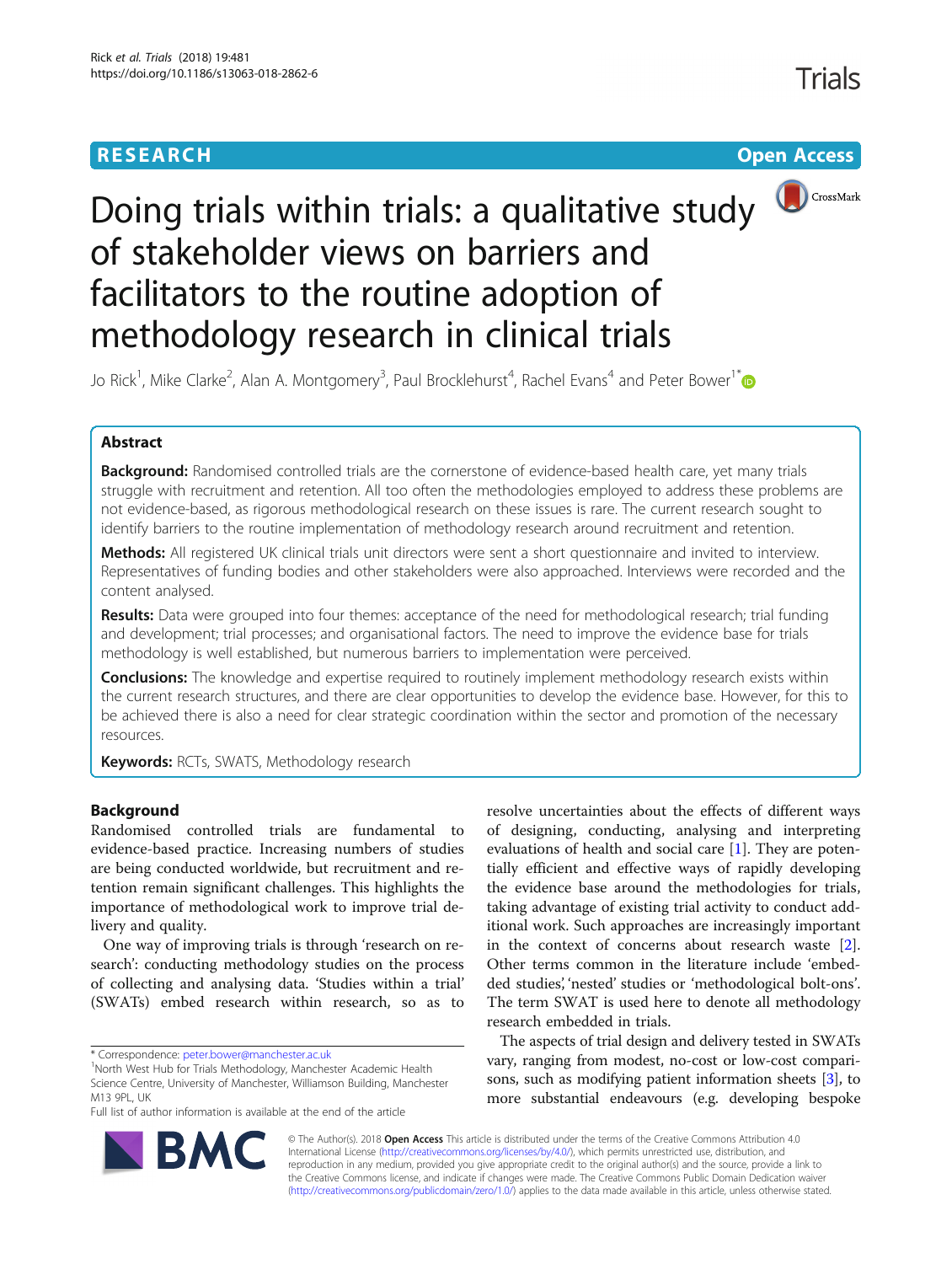websites to support recruitment, training programmes for recruitment staff). Methods used in SWATs can include simple before-and-after studies and non-randomised comparisons, but our particular interest is in the subset of SWATs which themselves use a randomised design.

Despite the potential of SWATs to contribute to the evidence base on trial conduct, they are rare. For example, the Cochrane methodology review on recruitment interventions identified only 45 embedded methodology trials in real and hypothetical trials [\[4](#page-8-0)], while the partner review on retention reported only 38 trials, many of which focused solely on boosting the re-sponse to questionnaires [[5\]](#page-8-0). Additionally, these reviews reveal the piecemeal nature of the evidence, with a variety of interventions tested in a range of trial contexts, with few replications.

Some of the 'downstream' barriers and facilitators amongst investigators to embed recruitment studies have already been explored [\[6](#page-8-0)]. A recent programme of work (Medical Research Council Systematic Techniques for Assisting Recruitment to Trials (MRC START)) evaluated two recruitment interventions by implementing 10 SWATs in existing host trials [[7\]](#page-8-0). This work demonstrated the feasibility of the approach, but it also highlighted a number of barriers that had an impact on the decision to engage with SWATS. However, less is known about the wider structural and organisational factors that influence the implementation of SWATs.

Trials are developed and delivered over a long time scale, and our initial diagnosis of the barriers suggested that many could be addressed through early engagement in the trial development process, using 'upstream' interventions to overcome concerns on the part of investigators [\[6](#page-8-0)]. Important upstream influences are funders and clinical trials units (CTUs, academic organisations set up to specialise in the management and delivery of clinical trials). We require a comprehensive assessment of the organisational issues that might affect funders and CTUs and how they might relate to the concerns of those running trials.

The current study aimed to:

- 1. Identify potential barriers to and facilitators of the implementation of SWATs amongst trialists, funders and CTUs
- 2. Develop policies and guidance to support greater use of SWATs.

## Methods

## Sample and data collection

CTUs were established in the UK in 2007 as a way of bringing together staff with the core skills needed to deliver trials. CTUs focus on the design and delivery of trials, running trials in their own right and offering nology (IT). Directors of all 44 CTUs registered as of June 2015 were sent a short screening questionnaire asking about SWAT activity and inviting them to an interview. Nineteen responded, and 12 (63%) interviews took place, involving 15 respondents (3 interviews involved 2 people). Key representatives of the main trial funders were also identified by the research team. Senior trialists and trial managers were identified through interviews with CTU leads or through their attendance at the UK Trial Manager Network (UKTMN) conference in September 2015. An additional 8 interviews were conducted with this second group (4 with individual trial managers, and 4 with funders, involving 5 respondents). In all, 24 people were involved in the interviews.

management, statistical services or information tech-

## Workshops and webinar

Two workshops were held during the course of the research: one at the UKTMN annual conference and one at the International Clinical Trials Methodology Conference (ICTMC), both in late 2015. A webinar, open to all UKTMN members, was held in December 2015.

## Data collection

We report the qualitative research in line with the Consolidated Criteria for Reporting Qualitative Research (COREQ) guidance [[8\]](#page-8-0). All potential interviewees were sent a participant information sheet, consent form and covering email, asking them to participate in an interview. Interviews took place between July 2015 and January 2016. Interviews were predominantly conducted by phone by JR (female health services researcher with a PhD and experience with conducting interviews), using a semi-structured interview guide and were mostly digitally recorded and transcribed (a minority were recorded by hand). Interviews ranged in length from 30 to 90 min, with the majority lasting around an hour (average = 58 min). Most of the interviewees had no previous relationship with or knowledge of the researcher prior to the study. Additional material was collected via workshops at two conferences with trial managers, academics and clinicians with an interest in methodology, and via a webinar hosted by the UKTMN. Notes were taken at the workshops and webinar and used to inform interpretation of results.

## Data analysis

Interviews were transcribed and entered into NVivo. Coding was done by one researcher (JR). We did not return transcripts to participants for comment, nor did we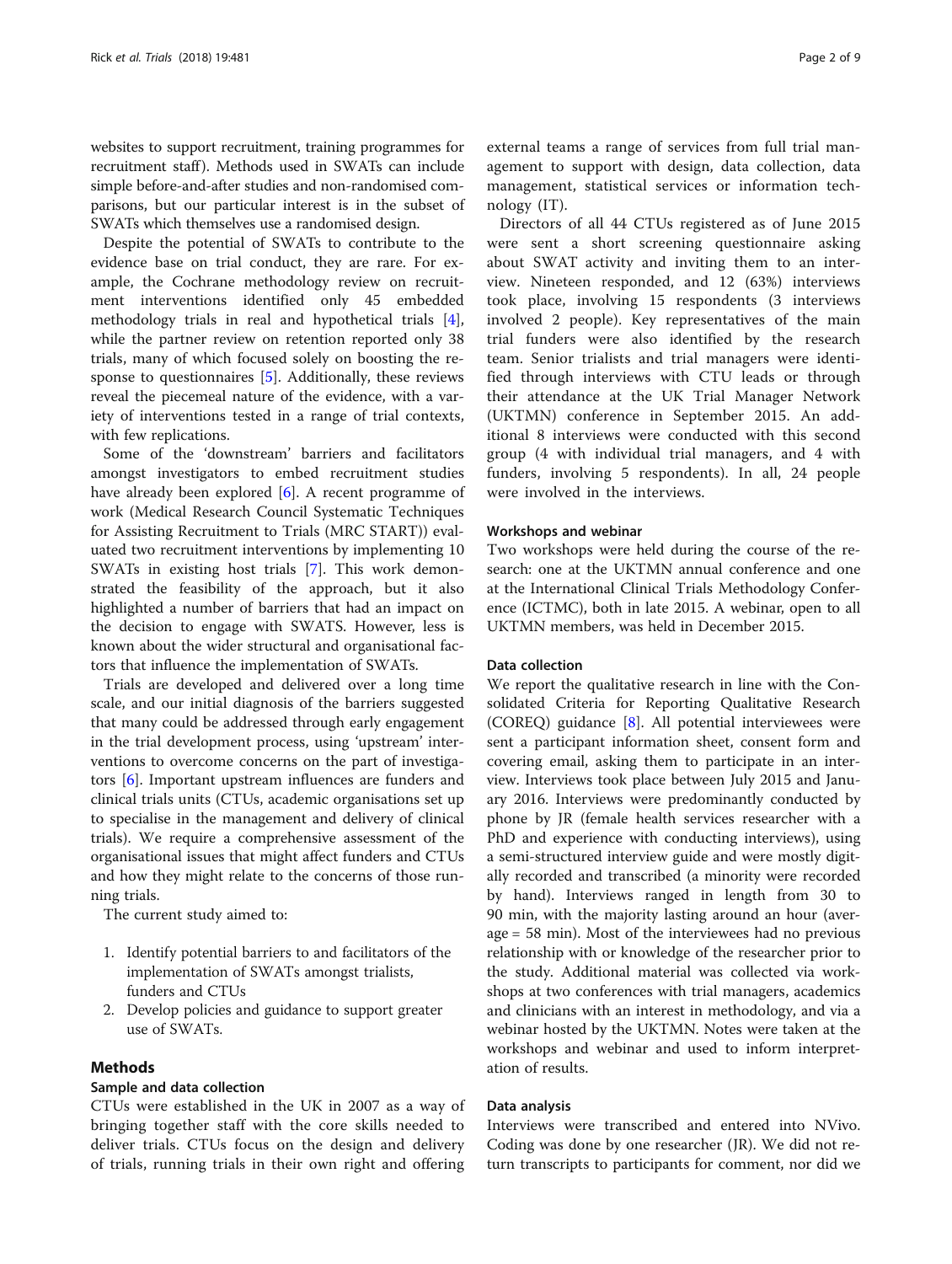ask them to comment on the findings. As noted earlier, our preliminary work suggested that implementation of SWATs amongst trialists would be affected by the operation of two key organisations: funding bodies and CTUs. Transcripts were thus coded using a framework of relevance to understanding organisational function. The McKinsey 7S model was originally developed as a model of organisational change [[9\]](#page-8-0). It is a useful framework for understanding how organisations deal with multiple priorities and pressures. McKinsey 7S identifies seven interrelated factors or elements that influence an organisation's ability or readiness to implement a strategy (strategy, structure, systems, shared values, staff, style and skills). The model is relatively simple and suitable for use in varying contexts. It is used here as a framework through which to consider the organisational aspects of CTUs that can act as barriers or facilitators to SWATs.

## Results

Data were grouped into four broad themes:

- 1. Understanding and acceptance of the need for SWATs
- 2. Wider context of trial development and funding
- 3. Specific stages of trial development, implementation and delivery
- 4. Organisational aspects of CTUs (using the McKinsey 7S model)

## Understanding and acceptance of the need for SWATs

Recognition of the need for SWATs was well established amongst CTU leads, senior trialists and trial managers interviewed here. As one senior trialist commented:

… for at least 50 years people have struggled with the idea of making trials as efficient as they can be…and every time you looked at the literature, people were still struggling … and they still are…clearly things are not improving in the way we think they should.

However, this recognition was not seen to extend to the wider trial community, where Chief Investigators (CIs) or other trial management group members were frequently cited as barriers to employing SWAT methodology. The types of concerns encountered tended to focus on resisting further complexity, increasing workload, a belief in a particular methodological approach (lack of equipoise) or fear of reducing recruitment in one arm:

I did raise it with one CI … around payment for follow up data … they said 'we don't want a randomised payment or no payment because we believe it works' …

they wanted to give it to everybody because they don't want to risk reducing the recruitment in one arm…

I did put in a section [on the application] saying we are going to do an embedded trial, but all the other applicants thought this was a distraction and wanted me to take it out, which I did

Good relationships (normally between CTU and CI and occasionally between trial manager and CI) and shared values around methodology research were cited numerous times as important facilitators:

If you've got a long standing relationship, that's fine, but if they are a new CI you might not want to raise it necessarily.

Opinion was divided on the role of academic clinicians in promoting or supporting embedded methodology research and SWATs:

I think clinician CIs, because they are less experienced can go along with whatever you say, whereas academics, who maybe feel they could get the grant in their own right, are more likely to want to do what they want…

Another potential facilitator of SWATs was the extent to which CTUs could make inclusion of a SWAT conditional for accepting a trial or application, and the continued promotion of this type of work through dissemination, networking and support.

Some interviewees questioned the need for or suitability of SWATs. Exceptions included examples of improved trial procedure that they did not feel needed to be tested:

Within the CTU we're always looking at how we can improve our systems and processes of running trials, we just don't do it by, sort of, formally randomising to do method A or method B … We know it's working because we know it happens quicker…

Some trial settings were seen as inappropriate for a SWAT:

A lot of the time we're recruiting patients the night before they go in for major surgery … so it's difficult to imagine what we could embed methodologically given the sort of patient pathway we work with most of the time.

Finally, there were mixed comments from funder representatives, with one contending that SWATs are too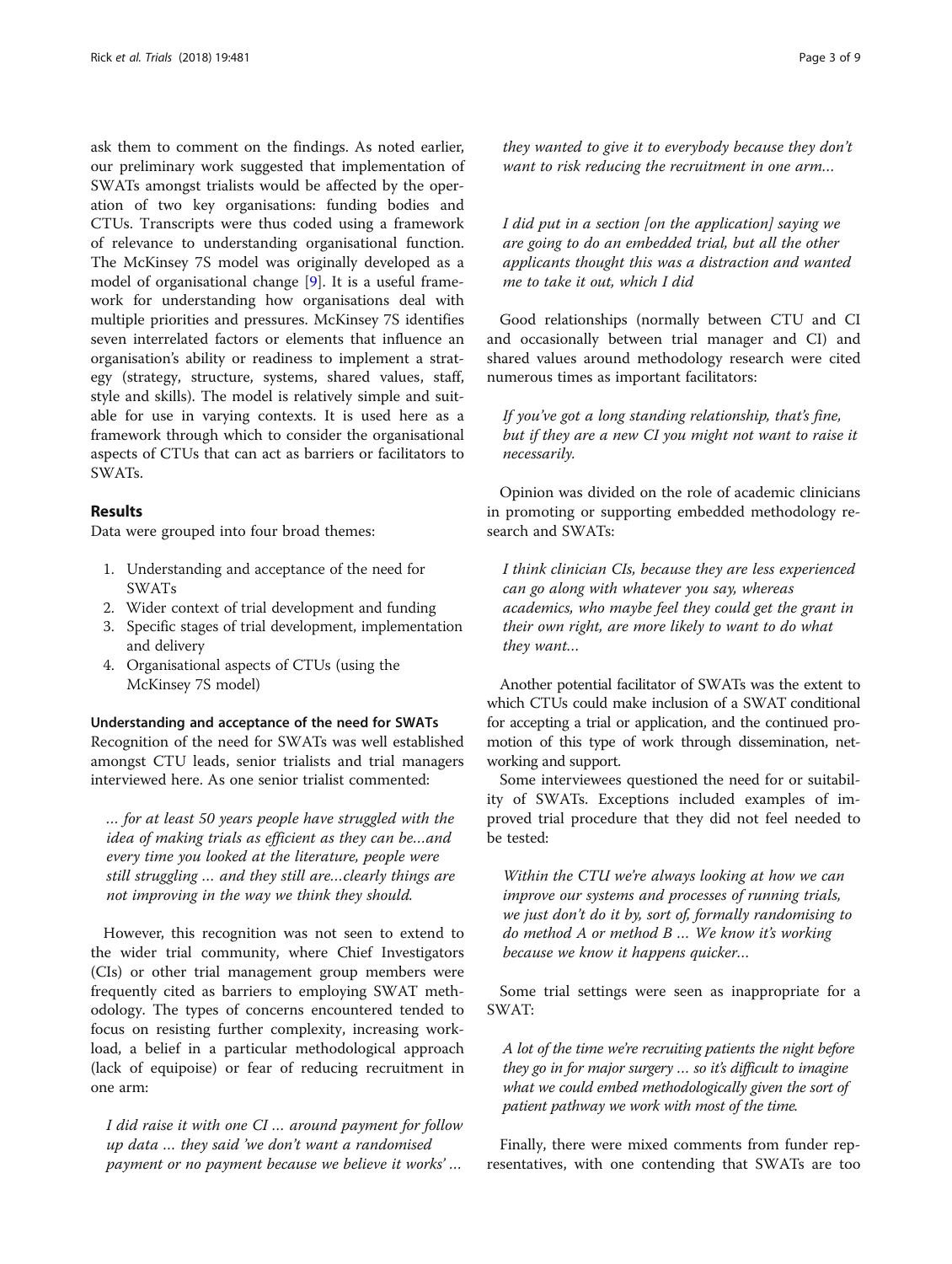narrow in focus: the approach misses key determinants of successful trials. Issues are not how to recruit, but management style and leadership:

My impression of the literature … is that it's adopted a rather too narrow study design paradigm … in terms of fixed interventions and …randomised controlled trials. I think there's often modest differences between individual interventions and the trials that are successful are not because they've adopted a particular approach … it's because they've been just really well organised

Other funder views aligned more with those of CTU leads, acknowledging the need to improve the evidence base on recruitment and retention strategies.

## Wider trial development and funding context

Substantial differences existed in perceptions about availability of funding for methodology work. For those engaged in delivering research, difficulty in accessing funds was the most significant barrier. None of the current funding streams were seen as open to funding stand-alone SWAT applications:

So we think it's a good thing, and also one of our other objectives is to do more methodological work and there aren't many funding streams for methodological work. In fact I can't really find any, so…

Views from representatives of funding agencies were mixed, but on the whole reflected a more positive view, citing examples where the opportunity for 'methodological bolt-ons' existed:

The [methodological bolt-ons] were put on there in the sense that if people are funded to do a trial using some new method … is there some additional research that might be done to either evaluate or test the validity of the approach that is being done? So, we haven't any more thoughts on that …

Some funders reported shifts in policy towards more applied work:

It was decided to look at whether there should be changes to the structure and membership of the [Panel] to try and make sure we got more of an applied bent … it was an attempt to increase [applied methodology research] but of course we're entirely reliant on the applications that come to us

Outside these programmes, there was some indication from funders that applications for SWATS as part of a

full trial funding application could be considered 'in scope':

But, you know, something of modest scale that represents an internal evaluation of recruitment methods, in order to inform the conduct of the later phase of the trial, seems entirely reasonable.

However, from the perspective of trialists, there was not always clarity about access to funds:

I guess knowing that the funder actually wants to see it and is prepared to pay for it and upfront explicitly say, because otherwise you'll just think, oh well they'll say, why have you put this extra thing in, it just makes it more complicated and more expensive?

From a funder perspective that meant clearer communication about funding for SWATs:

Interviewer: There seems to be a perception that it's [SWATs] not something [funder] would fund …

Respondent: Yes … I think it's an incorrect perception, but a widely held perception

Several other contextual factors were identified by researchers as barriers to the adoption of SWATs. Timing pressures in the trial funding cycle were commonly mentioned as the main factor working against the added complexity of developing and introducing SWATS:

At the moment the way they've got the expression of interest to the full in seven weeks, either over Christmas, over summer or over Easter is just not giving you the opportunity to start being creative about method study.

However, several interviewees noted that efforts to co-ordinate ideas and develop 'off-the-shelf' interventions could act as a facilitator in this setting.

A second barrier of considerable concern relates to costs and competition. Many perceive current funding strategy as placing great emphasis on cost saving, value for money and efficiency. Ironically, in this context CIs and CTUs tend to strip design back and are keen to ensure no extraneous costs in funding proposals, acting as a barrier to SWATs. CTU leads in particular expressed concerns about whether additional costs for SWATs could have an impact on their competitiveness:

I think like with any trials unit we are always being pushed back on our costs, and our costs, I would argue, are actually very competitive. There's always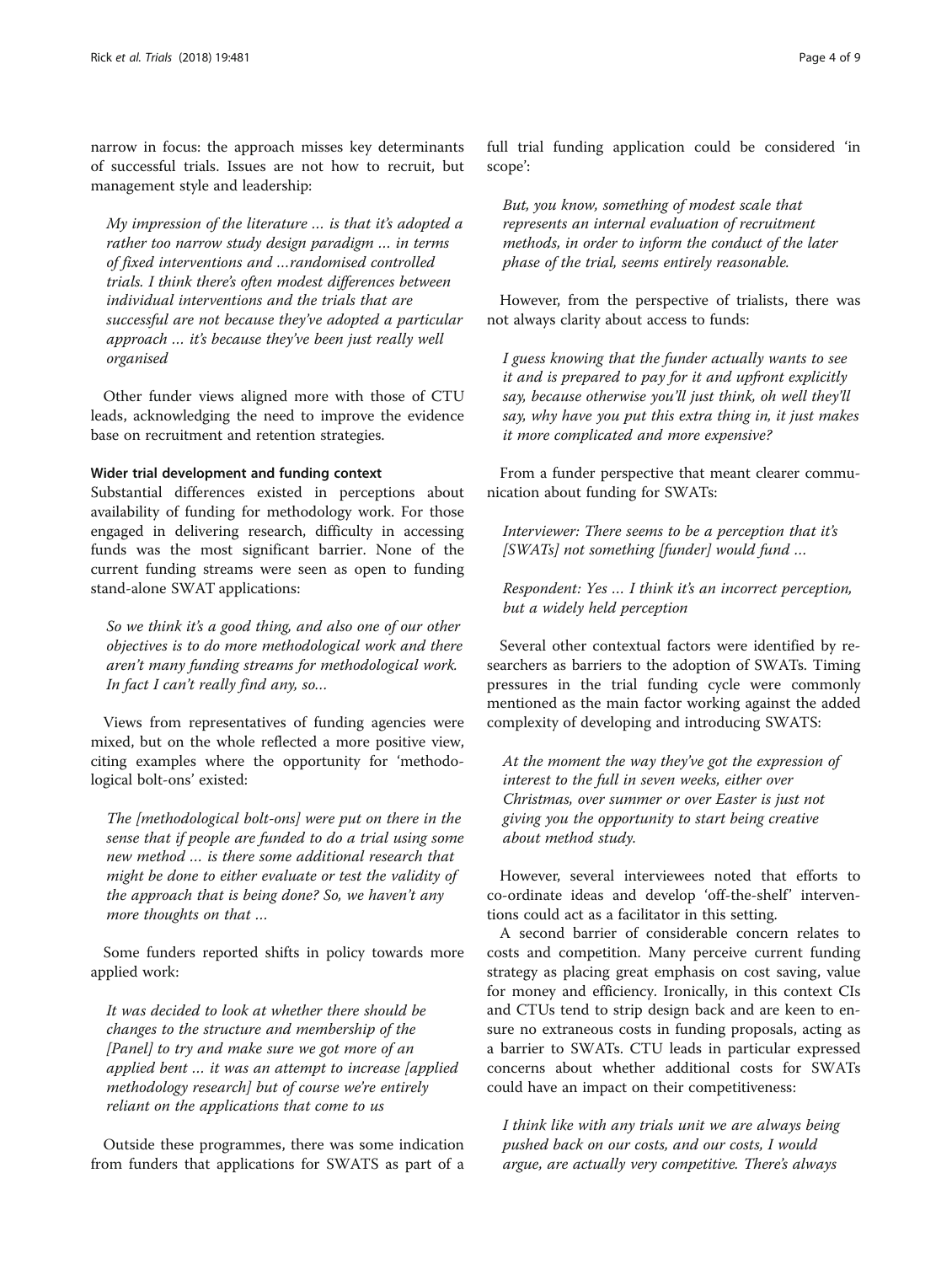that pressure to do all that you want to do for less because of the fear that it will get knocked back by the funding board if it's seen to be too expensive.

# Specific stages of trial development, implementation and delivery

There were many comments about the detailed process of implementing a SWAT. A number of key stages of trial development, implementation and delivery were noted, but a considerable proportion related to activities that could be considered as earlier stages. Moving from support for the principle to idea generation for a specific SWAT was one area of difficulty. Concerns related partly to timing (as noted above) but also the broader question of what constitutes a worthwhile intervention to test:

Yes. And I think the other element to all of that is the timing of it all. We've had a lot of discussions about how much of a time window we have between people approaching us and then a funding deadline, so it's then on top of all of what you have to do anyway, building in this. It's whether you've got something ready to go and you think, oh, this trial would be perfect, or whether it's developing something from scratch.

There was particular support for some form of agenda-setting for research priorities and co-ordinating efforts around specific questions to have maximum impact, possibly forming collaborations with small groups of CTUs:

Yes, one of the key things I always talk about with this Trial Forge idea which is sort of distilling down now to essentially one line, three words, it's 'coordination and collaboration'. The first bit is that coordination, it's what should we do? Again that removes a barrier if you can say, well, here are some things to do, and in fact if we take the IQuaD example, not only: here are some things, but here is the thing to do. It removes a barrier, you just make a decision, do I want to take part or not? You haven't had to dream the thing up.

Host trial characteristics, stage of trial development and the level of service provided by the CTU were seen as critical for determining suitability for a SWAT. The complexities associated with running a SWAT were felt to be reduced where CTUs provide a full trial service (as opposed to data management only) and where they are involved in the design and development of the trial from an early stage. Other potential facilitators included checklists or guidance for identifying suitable host trials, detailing what needs to be taken into account when negotiating access for the SWAT:

In  $X$  CTU you buy the whole service. They are very, very reluctant to take on a trial if they are not running it completely, so there is the potential to bolt stuff on. …in Y CTU there is a much wider range of support …[they] would run things completely but also there were investigators who would just buy data management … so if they're doing trial management themselves and you suggest doing an embedded methodological study that will affect the working life of their trial manager, I think you're going to struggle …

External review as part of funding or ethics applications was seen as problematic, with a SWAT seen as having the potential to cause confusion, detract from the main trial or, at worst, generate objections that undermine the host trial or delay its implementation. Providing directions from funders to peer reviewers on how SWATs should be assessed was seen as useful:

Funders and the referee, it's not just funders, it's referees get…and they might, sort of, focus on making hugely critical comments on an embedded trial that they profoundly disagree with or something and that might damage the whole…there's a fear it might damage the whole proposal.

Greater uncertainty was expressed about how SWATs would be reviewed within ethics, with a general sense that a SWAT could cause complications. This was felt particularly where SWAT methodology might diverge from standard practice. Examples included cases where there is no pre-notification of participants in a SWAT or where a power calculation for a SWAT is less appropriate.

Potential facilitators included engaging with the ethics committees to discuss whether guidance could be given on how this type of work should be treated:

Some [research ethics committees ] still specialise in drugs, some will specialise in radiotherapy, some around consent for children…why not have a few ethics committees think about embedded methodology, or methodology in general?

The major barriers perceived by researchers in relation to trial process and conduct were focused on the early phases of the research process (concept, development, funding and review). However, a number of concerns relating to trial implementation were also identified. Trial setup is a time-critical period in the life of the trial. Reservations were expressed about the practicality of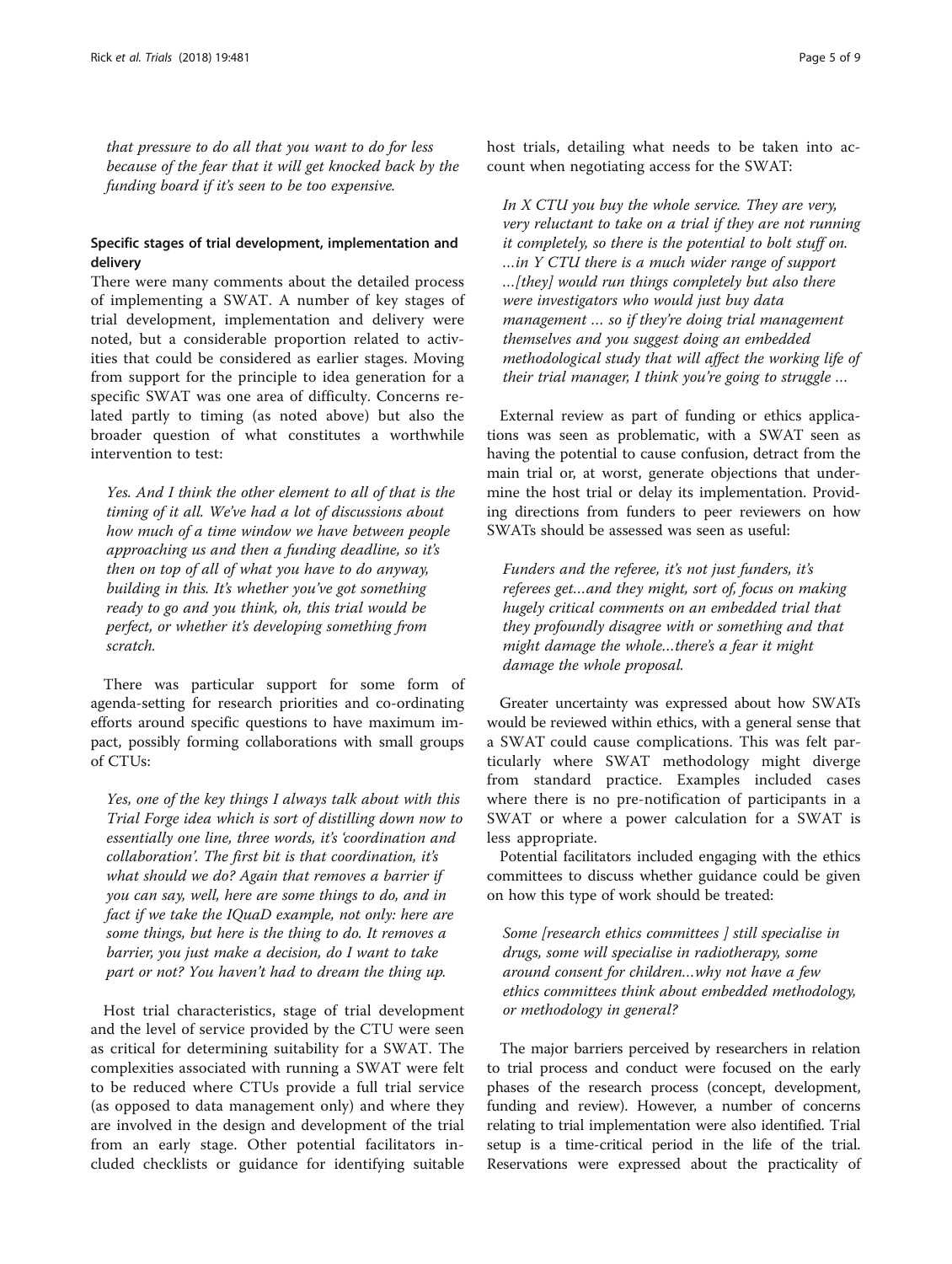running a SWAT if it added to the burden of setup. Various solutions were suggested, including delaying the start of the SWAT or using a design (such as cluster randomisation) that simplified the recruitment work on site, although there were concerns that these types of actions could in themselves cause complications:

…it's to do with the centre of gravity, they don't want the centre of gravity of the project to shift from what they are actually really interested in. So if … you have a substantial chunk of your money and effort is refocused on a methodological piece of work, you are starting to move the centre of gravity away from what they [funders/main trial] are really interested in and that won't fly.

There was also concern about monitoring and implementation fidelity of the embedded trial, particularly on large multi-site trials where the CTU or trial team might be remote from day-to-day recruitment practice. It was felt that this would have to be considered when selecting host trials.

A final concern raised was over ownership of the embedded trial research and data generated and the need to establish this early in the process.

## Organisational aspects of CTUs

CTU lead interviewees were asked to consider barriers and facilitators to embedded methodology research within their own organisations and networks. Responses were analysed using the McKinsey 7S model and related to five aspects: strategy, skills, structure, style and systems.

# Strategy: plan or course of action leading to the allocation of an organisation's finite resources to reach identified goals

The potential of SWATs to contribute to CTU strategy was identified in a number of key areas such as increasing unit capacity, staff skills and methodology work. However, the extent to which SWATs formed part of CTU strategy varied considerably. Examples ranged from explicit and enacted strategy in one CTU to different stages of consideration or implementation:

Well it's across the board, we try and do it on every trial…

Okay, well we've been thinking about it for a long time because we're obviously aware that other people do it, and some people get a lot of papers out of it, and also it's a potential for trial managers or trial staff to get their own papers to lead on a paper and be a first author. So we think it's a good thing, and also one of our other objectives is to do more methodological work

This included in some cases testing the idea with external collaborators or as part of a broad strategy to expand, increase skills and capacity, and forge links with other university departments:

So as I said with this…this was the first kind of formal raising of it [SWATs] at this meeting [with a group of collaborators] and basically it got very positive feedback and I think it will get positive feedback from the others [collaborator group meetings] as well, and I think part of the reason for that is that we have… but if you look on our website you will see that we are going to build up a very strong track record of methodology

There was also widespread recognition of how the CTU network could be used to facilitate greater strategic commitment to SWATs:

I mean, perhaps it should be…we should try and persuade one or two others just to start doing this [SWATs] and then perhaps it would then, you know, percolate around more.

However, given the operating pressures within CTUs, it was unclear whether such additional work would be undertaken without further strategic drivers, primarily around access to funding and perceived importance. There was awareness of new initiatives such as Trial Forge [[10](#page-8-0)] and the SWAT repository ([go.qub.ac.uk](http://go.qub.ac.uk)/ SWAT-SWAR); however, few reported engagement, and the links between these aspects of the trials infrastructure are only just being made.

# Skills: distinctive capabilities of key personnel and the organisation as a whole

As might be expected, skill profiles across CTUs are broadly similar, with core staff including statisticians, methodologists and data managers. Running SWATs was felt to be well within the existing CTU skill set, both in terms of individual and organisational skills:

We have all the team we need really, trial managers, data managers, the usual randomisation services, databases, statisticians. Then we liaise with health economists

Two aspects of CTU staffing were seen as intrinsic to successful SWAT implementation and delivery, both focused on the role of trial managers. Developing trial manager skills was largely described in terms of on-the-job training, with SWATs recognised as offering important opportunities for staff to experience all aspects of trial management and improve career options both through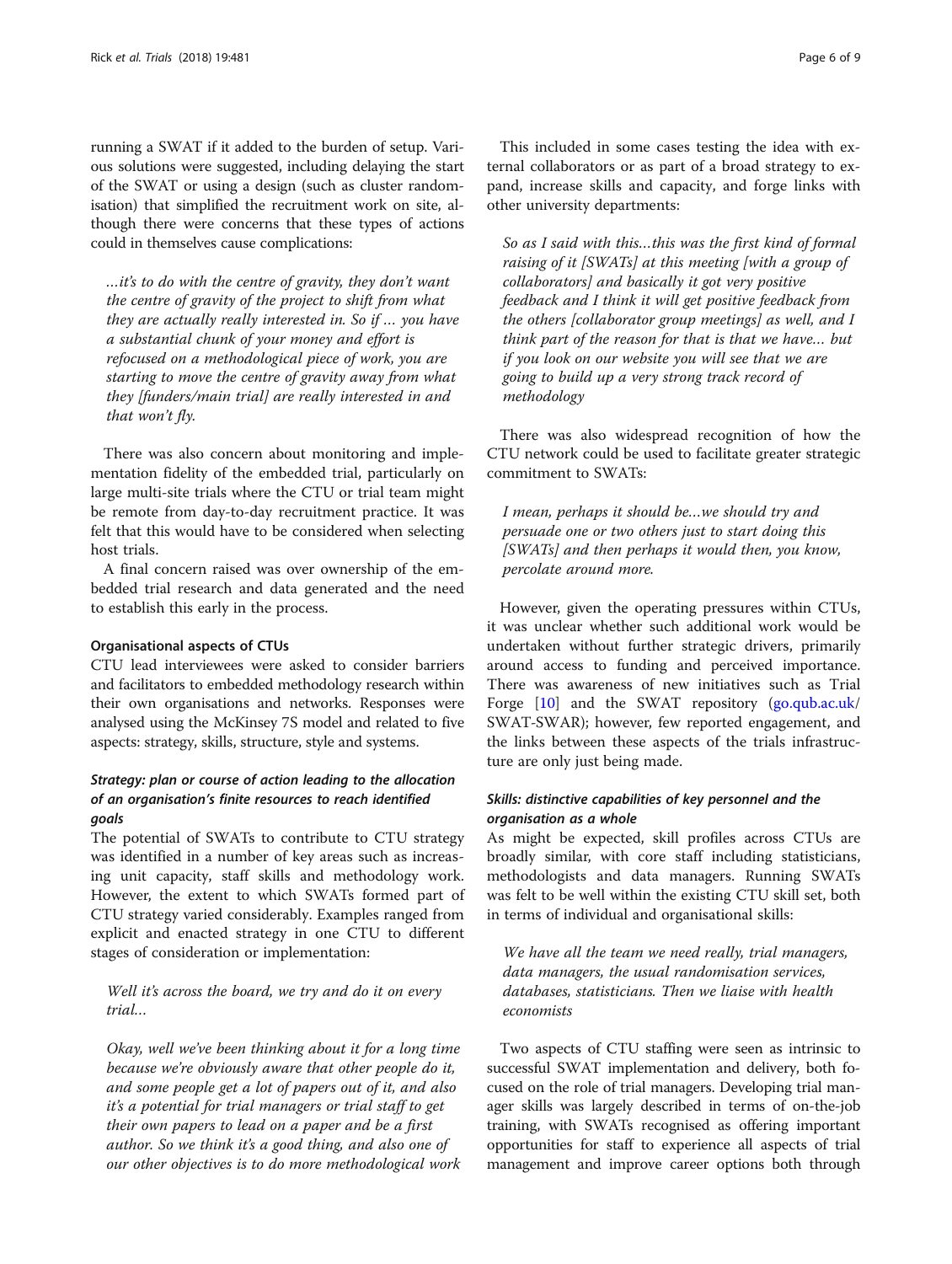skill development and lead authorship on SWAT publications:

My main driving force is to help my trial managers to get publication for their CVs, that's one of the main reasons for doing embedded trials, as well as it's nice to generate the evidence, but it's also nice to get them through promotions committees which are easier to do if they've got publications on their CVs.

The second set of comments in relation to staff concerned the location of trial managers. There are much better prospects for implementing SWATs where trial managers are based in a CTU or closely linked department, and several CTUs insist on this as a condition of taking on a study:

…it will always be really important for us to have an academic co-applicant on external studies so that we are in a position as a CTU to be able to influence the overall shape and design of the study…

CTUs operating a more remote model (e.g. with no co-investigator on the trial or where they provide a single service, such as data management) saw this as a considerable barrier.

## Structure: who is in charge, how decisions are made, authority relationships

CTU leads all described broadly similar decision-making structures within their organisations, with a board or senior management team assessing each clinical trial proposal. However, for SWATs, decision-making power does not necessarily sit with the CTU. This can affect their ability to make direct decisions about implementing SWATs in a particular trial where the CTU is dependent on a receptive CI:

One of the problems when you're just doing it purely service, is this issue around how much control you have, and CIs are very different. Some are very happy to have all the input of a CTU and in some ways actually allow the CTU to effectively lead the study. Others it's the opposite

It can also have an impact on broader decisions about CTU strategy:

I know some other units … have their own cost centre and are, like, independent organisations in the universities, but we're not. So we're in a bigger department and that has its up and downsides, I mean, the upside is that we have access to other specialties, other people more easily and we can

spread the risk sometimes of if we have a short fall in work, sometimes people can be moved to projects within the department. I suppose the downside is we have less control of our own destiny.

# Style: characterisation of how key managers behave in order to achieve the organisation's goals

There was strong recognition amongst interviewees of the importance of senior management support if SWATs are to be more widely adopted. This ranged from creating a culture of expectation that all trials will seek to adopt SWATs, to seeking and promoting specific opportunities to work collaboratively:

If you look at XXXX [CTU]… the director of that unit will support trial managers who are interested in running a piece of [methodological] research to do so and to get a publication out of it… my take on it is that a) it's supporting the methodological literature, but b) it's also supporting the individual trial manager and it's part of the culture. If you're in a different unit where [the leadership] see the trial manager's role as someone who essentially implements the trial, it might be much harder.

# Systems: procedures and routine processes, including how information moves around the organisation

The nature of trials work means that CTUs have high levels of expertise in developing and implementing systems and offer great scope for routinizing SWATs. However, the lack of SWATs means that, in practice, these systems rarely exist. Additionally, because most SWATs have been conducted in an ad hoc way to date, there is little shared learning on what processes seem to work best.

Looking at existing systems and identifying where SWAT elements could be included was felt to be a straightforward process for CTUs, but it was also felt to be a minor consideration in relation to the other barriers faced, such as funding, consensus around what to test and resources to develop ideas and materials.

## **Discussion**

Awareness of recruitment and retention issues and acceptance of the need for SWATs amongst the wider research community remains a considerable barrier to the wider adoption of SWATs. There is also a gap between the perceptions of funders and researchers about the availability of funding. A number of simple actions could remedy this: greater clarity from funders about the status of funding for SWATs; actions that send clear signals to trial teams and beyond about support for SWATs (changes to application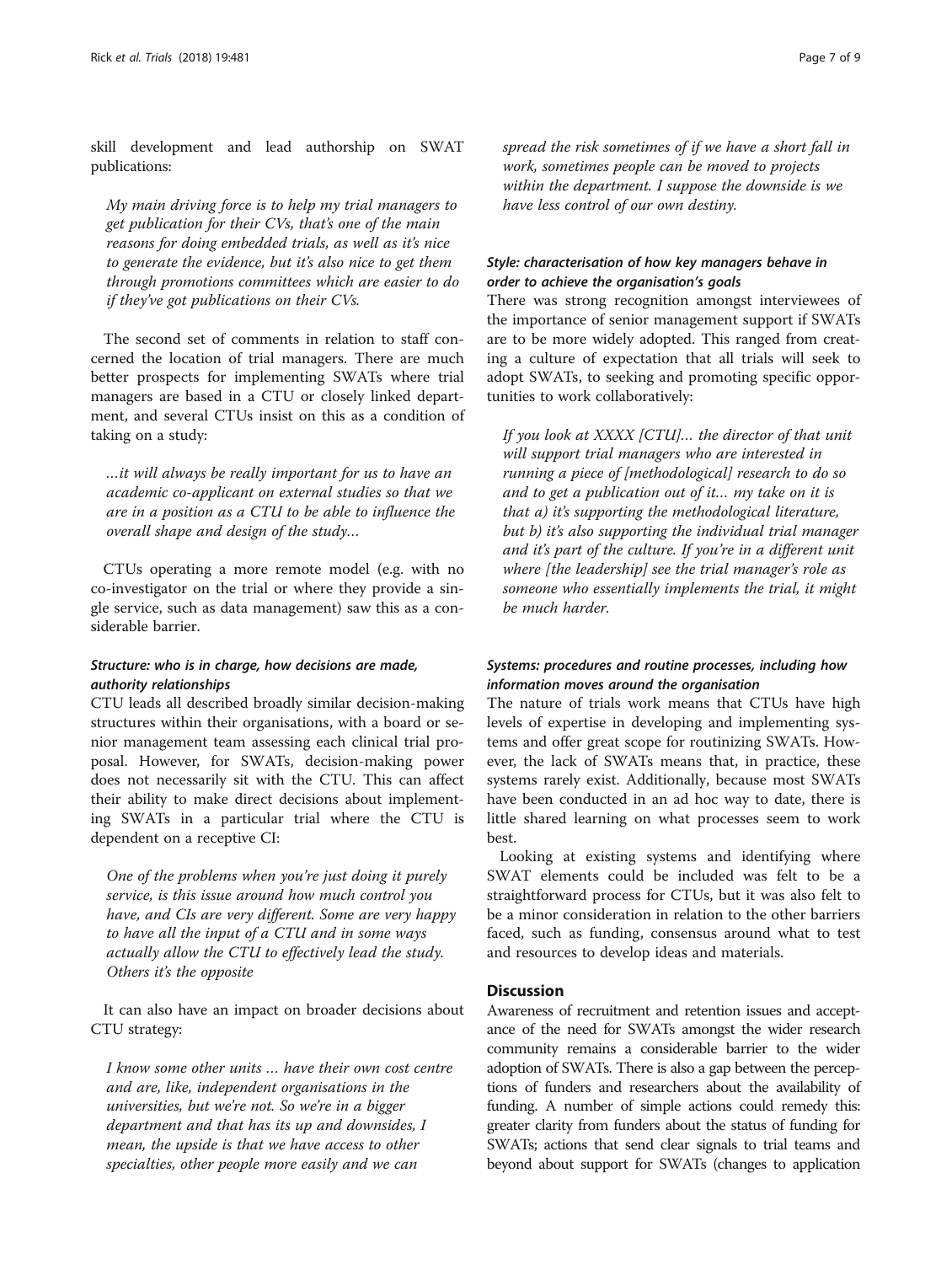forms to outline any SWATs included in the trial); and greater willingness from CIs and methodologists to discuss proposals for SWATs with funders prior to submission of a bid.

## Limitations

It is recognised that SWAT methodology will be more or less relevant for certain types of trials and settings. Whilst all interviewees here broadly supported the SWAT approach, two interviewees also highlighted the importance of other approaches to improving trial methodology, including improving internal CTU systems or focusing on leadership style and management of trial teams [[11,](#page-8-0) [12\]](#page-8-0), that may not require testing through embedded methodology research.

The sample in this research is small and to some degree self-selected. In particular, the representatives of trial funders may not reflect the views or priorities of the funding organisations as a whole. The views expressed here relate to the present delivery of publicly funded trials in the UK and may suffer from limited external validity to other contexts where funding and CTU arrangements may differ. Note also that priorities for methodological research differ between settings, with recruitment and retention less of an issue in low- and middle-income countries compared to outcome assessments [[13\]](#page-8-0).

## Implications

Real concerns exist about the balance between SWATs and host trials. Existing arguments have tended to focus on the lack of trial methodology evidence per se and the rationalisation therefore that SWATs are 'a good thing' in general. Implementation of SWATs will be aided by the development of more sophisticated arguments that demonstrate better awareness of the balance between the needs of a SWAT and the host trial and make explicit the synergy between a SWAT and host trial, including known or anticipated recruitment or retention challenges in the host population and use of designs, such as an adaptive embedded trial design, with clear indication of how and when the host trial team will review recruitment data and switch to the preferred recruitment method identified by the SWAT.

Although trialists and CTUs are well equipped (in terms of skills) to implement SWATs, the processes are often poorly understood. Additionally, there are areas where SWAT methodology diverges from standard trial practice. Various materials exist via current initiatives, such as the SWATs repository and Trial Forge [[10](#page-8-0), [14](#page-8-0)], that could form the basis for a set of guidelines for running SWATs.

The CTU network offers unique opportunities to develop a clearer strategy with regard to embedded methodology

trials. To date, efforts have been 'piecemeal' and opportunistic, but there is recognition that CTUs could develop a clear strategy which could be achieved in a number of ways: consensus about intervention priorities; collaboration between a number of CTUs to promote and implement interventions with a specific evidence goal in mind; or efforts from an individual CTU to promote and implement an intervention over a number of trials with regard to a specific recruitment process or question.

## Conclusions

The need for evidenced-based approaches to trial delivery is well established amongst the interviewees in this study. The CTU network already has the skills and expertise necessary to implement the widespread adoption of evidence-based approaches to trial methodology. However the approach, whilst appealing on a number of levels, is not without challenges. If SWAT methodology is to move beyond a fringe activity, there needs to be considerable coordination of effort across a number of linked activities: promoting wider understanding of the need for evidence-based trial methodology and setting expectations, particularly through funding policy, ethical review guidance and other governance standards; encouraging formal and informal collaboration on a much wider scale to agree on priorities for testing and setting agendas for development of evidence in specific issues; and formal and informal sharing of expertise and materials to support the implementation of SWATs.

#### Abbreviations

CI: Chief Investigator; CTU: Clinical trials unit; ICTMC: International Clinical Trials Methodology Conference; SWAT: Study within a trial; UKTMN: UK Trial Manager Network

#### Acknowledgements

We would like to thank all those who gave their time to undertake interviews.

#### Funding

This work was supported by the MRC Network of Hubs for Trials Methodology Research (MR/ L004933/2-N64).

#### Availability of data and materials

The datasets used and/or analysed during the current study are available from the corresponding author on reasonable request.

#### Authors' contributions

PBo, JR, MC and AAM were applicants on the original bid. JR collected and analysed the data, with support from all authors. PBr and RE assisted with study delivery. All authors read and approved the final manuscript.

#### Ethics approval and consent to participate

The study was approved by Research Ethics Committee 3 at the University of Manchester (study title is Bower: Studies Within a Trial and Embedded Trials: current barriers and facilitators to implementation in funders and clinical trials units (15213)).

#### Competing interests

The authors declare that they have no competing interests.